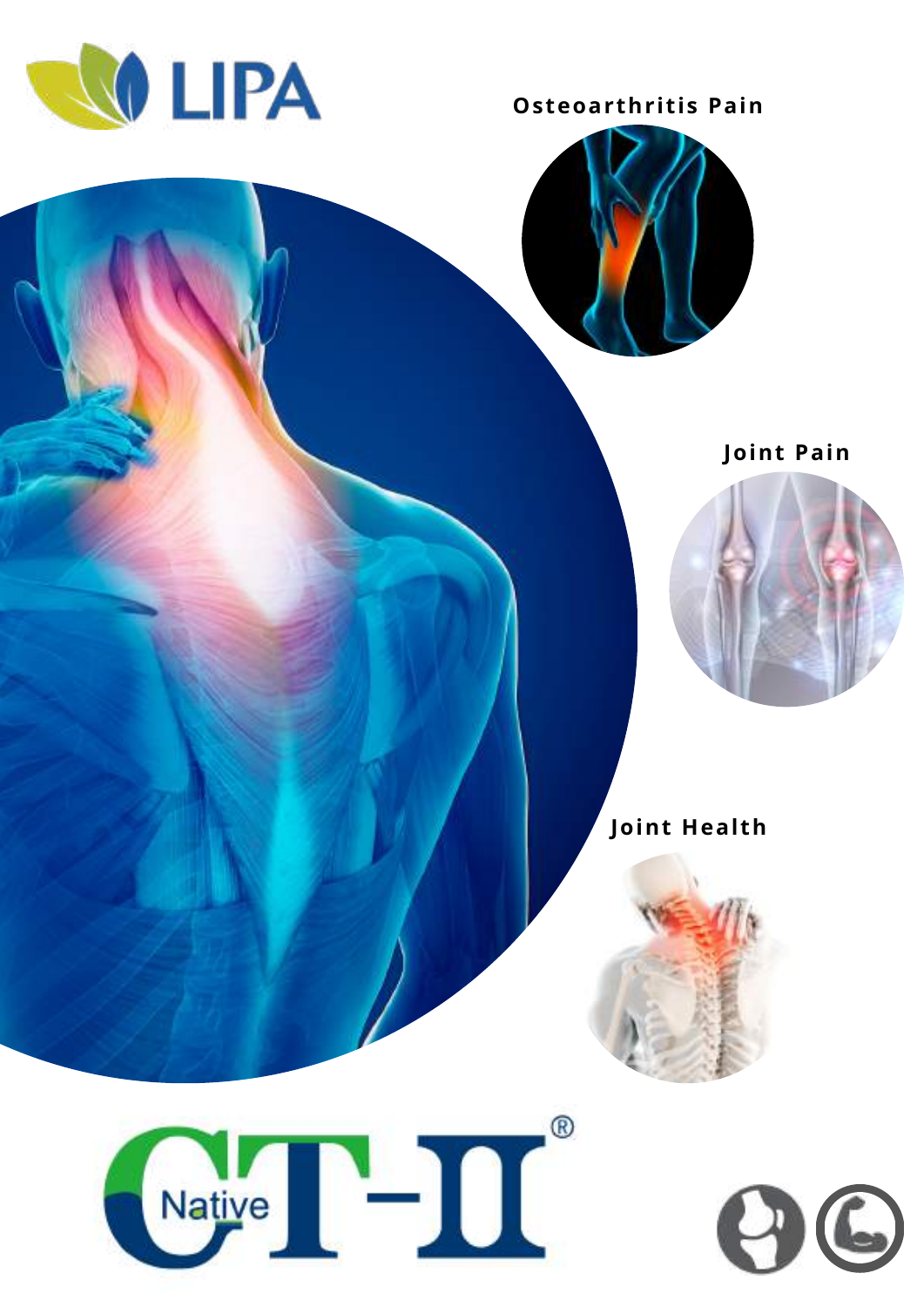



#### **Characteristics of collagen**

Collagen works as the body's glue by holding everything together and is responsible for healing the body, providing a protective coating for vital organs, producing new cells and improving strength, flexibility and stability.

Collagen is the primary structural protein for the body's connective tissue, cartilage, tendons and ligaments which helps knee joints function properly.

Collagen levels in the body begin to decrease after the age of 40, which can lead to weakened cartilage causing joint pain and inflammation.

## **Type II collagen**

Type II collagen is a major collagen found in cartilage.

Chicken cartilage collagen contains the sulfates chondroitin and glucosamine, both of which are essential for assisting with cartilage support in joints.

**Native CT-II™ is derived from chicken cartilage and is a standardised form of Undenatured Type II collagen.**

**Dosage**: 40mg once a day

## **Potential Areas for Use**

- Osteoarthritis
- Post-surgery pain
- Back Pain
- Ioint Pain

## **Differentiated value**<sup>1</sup>

| <b>Undenatured Type</b><br>II collagen | Glucosamine                         |
|----------------------------------------|-------------------------------------|
| Small, easy to<br>swallow pill         | Large pill                          |
| Taken once a day                       | Taken 2 to 3 times<br>a day         |
| Daily 40mg dose                        | Daily 1500mg<br>dose                |
| Greatest decrease<br>on WOMAC scale    | Moderate decrease<br>on WOMAC scale |

1 Lugo, J.P., et al, (2016). Efficacy and tolerability of an undenatured type II collagen supplement in modulating knee osteoarthritis symptoms: a multicentre randomized, double-blind, placebo-controlled study. *Nutrition Journal, 15*(14). doi:10.1186/s12937-016-0130-8

2 Western Ontario McMaster Universities Osteoarthritis Index

3 Visual Analogue Scale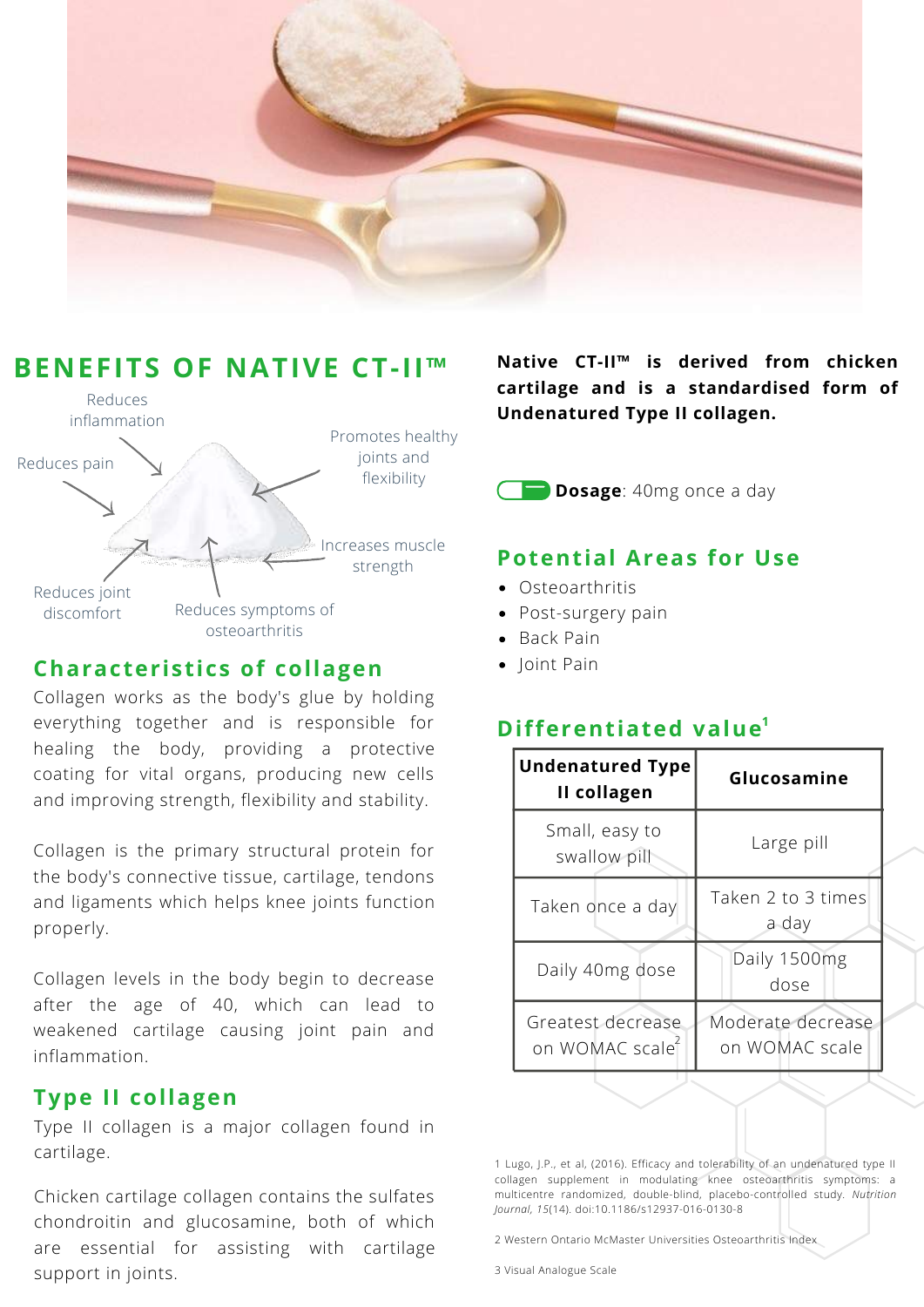## **Clinical Evidence**

#### **Native CT-II™ to treat patients with osteoarthritis:** Unpublished study

70 test subjects consumed either 10mg or 40mg of Native CT-II™ for 90 days. Researchers recorded their WOMAC and VAS $\overset{3}{\circ}$ scale scores after day 30, 60 and 90. Results showed that the group taking 40mg of Native CT-II™ had a higher decrease in their WOMAC and VAS scores, which shows that Native CT-II™ is an effective treatment for knee arthritis and joint pain.

120





Researchers also measured knee flexion in test subjects and found that taking 40mg of Native CT-II™ was more efficient than 10mg for improving knee flexion in patients with knee arthritis. **<sup>K</sup>**

#### **Undenatured Type II collagen :** 1

Supporting studies show that Undenatured Type II collagen is more effective in assisting joint health and treating joint pain than glucosamine and chondroitin.

Over a 180 day study, researchers measured volunteers' knee osteoarthritis symptoms on the WOMAC scale. Subjects taking 40mg of Undenatured Type II collagen showed a significantly reduced WOMAC score compared to groups taking 1500mg of Glucosamine and 1200mg of Chondroitin, and placebos.